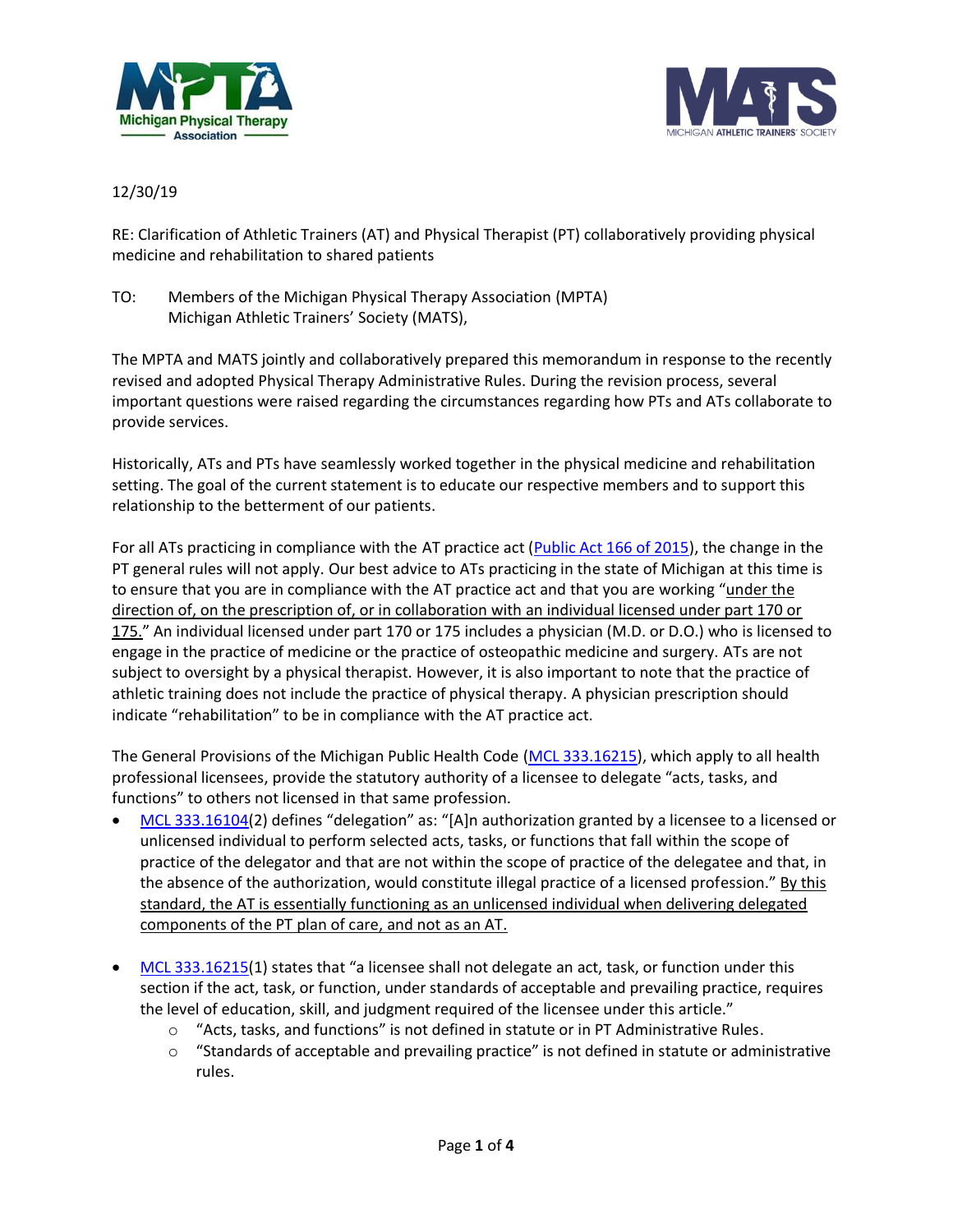- $\circ$  How a given act, task, or function would be determined to "[require] the level of education, skill, and judgment required of the licensee" is not defined in statute or administrative rules.
- $\circ$  Therefore, the PT must be prepared to defend their clinical decision-making/rationale for the acts, tasks, and functions delegated to a specific AT for a specific patient in the event of a complaint or lawsuit. Given that professional practice standards [position statements of the American Physical Therapy Association (APTA)] could be relevant in the deliberation of a complaint or professional malpractice lawsuit, the PT should be familiar with all relevant APTA Position Statements outlined in the Addendum on Page 4.

Relevant Michigan PT Administrative Rules that govern PT delegation to and supervision of anyone not in possession of a PTA license include:

- R 338.7139 Delegation of acts, tasks, or functions to a licensed or unlicensed individual; direct supervision of a licensed or unlicensed individual; requirements. Rule 39.
	- (1) Pursuant to section 16215(6) of the code, MCL 333.16215, the requirements of this rule do not apply to a physical therapist who delegates to a physical therapist assistant if the physical therapist satisfies the requirements for delegation to a physical therapist assistant under R 338.7138.
	- (2) Except as provided under subrule (1) of this rule, a physical therapist who delegates the performance of selected acts, tasks, or functions to a licensed or unlicensed individual under section 16215 of the code, MCL 333.16215, shall supervise the individual pursuant to section 16109(2) of the code, MCL 333.16109, in addition to providing direct supervision of the individual. As used in this rule, "direct supervision" means that the physical therapist is physically present and immediately available for direction and supervision when patients or clients are present at the time the act, task, or function is performed, and that the physical therapist has direct contact with the patient or client during each visit.
	- (3) A physical therapist who delegates acts, tasks, or functions under subrule (2) of this rule shall also comply with all of the following:
		- (a) Ensure the qualifications of the individual under the physical therapist's direct supervision, including verification of the individual's training and education.
		- (b) Examine and evaluate the patient or client before delegating acts, tasks, or functions to be performed by the individual.
		- (c) Directly supervise the individual to whom acts, tasks, or functions have been delegated.
		- (d) Provide predetermined procedures and protocols for acts, tasks, or functions that have been delegated.
		- (e) Maintain a record of the names of the individuals to whom acts, tasks, or functions have been delegated.
		- (f) Monitor the individual's practice and provision of assigned acts, tasks, or functions.
		- (g) Meet regularly and in person with the individual to whom acts, tasks, or functions have been delegated to evaluate the individual's performance, review records, and educate the unlicensed individual on the acts, tasks, or functions that have been delegated.
	- (4) A physical therapist shall not supervise more than 3 individuals under this rule at the same time.
	- (5) Under section 16171 of the code, MCL 333.16171, the requirements of subrule (3)(b) do not apply to a student enrolled in an accredited physical therapist or physical therapist assistant educational program approved by the board.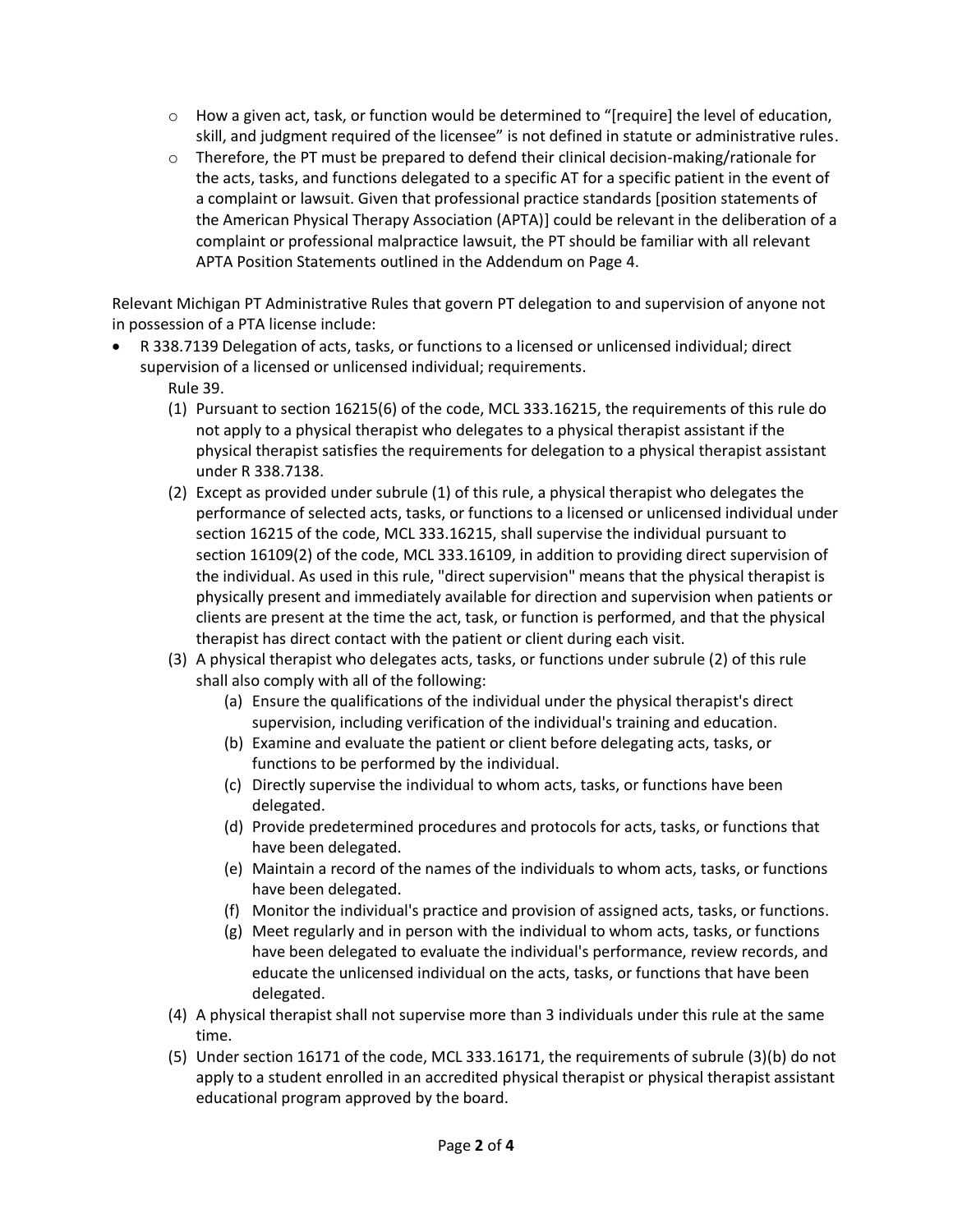Regarding the clause "direct contact with the patient or client during each visit" in (2) above, there is not a definition of "direct contact". As with all delegation/supervision decisions, the burden falls on the clinician to be prepared to defend their decision. The meaning and extent of "direct contact with the patient or client during each visit" will be dependent on the complexity of the patient and the skills/experience/training of the delegatee.

When assisting in the delivery of physical therapy under the supervision/delegation of a PT, the AT is not functioning as an AT in the PT practice setting regardless of the act, task, or function that has been delegated.

- $\circ$  The practice of AT is not physical therapy. The practice of AT cannot be performed under the delegation and supervision of a PT, and it cannot be represented as PT.
- $\circ$  ATs to whom PT acts, tasks, and functions have been delegated cannot represent themselves as an AT when participating in the provision of that PT service.
	- We recognize the frustration inherent in the fact that the very education and training that makes ATs qualified to provide delegated components of the PT plan of care cannot be acknowledged in the clinic by not introducing them with their AT credentials. However, the Michigan Public Health Code is clear about the circumstances under which individuals can represent themselves and their services as a given health profession.
- $\circ$  ATs can only represent themselves as an AT when providing AT services under the AT scope of practice and associated laws and rules.

We wish to acknowledge the recent statement of collaboration between the APTA and the NATA [\(https://www.apta.org/uploadedFiles/APTAorg/Media/Releases/2018/APTAStatement\\_CollaborationNA](https://www.apta.org/uploadedFiles/APTAorg/Media/Releases/2018/APTAStatement_CollaborationNATAAPTA.pdf) [TAAPTA.pdf\)](https://www.apta.org/uploadedFiles/APTAorg/Media/Releases/2018/APTAStatement_CollaborationNATAAPTA.pdf). It is important to emphasize that this memorandum outlines current Michigan state law and affirms the need for ATs and PTs to be aware of relevant laws and professional practice standards regarding supervision and delegation. The MPTA and MATS support collaborative practice that allows the PT and AT, under their respective scopes of practice, to provide holistic, effective care for shared patients.

Michael J. Shoemaker, PT, DPT, PhD President, Michigan Physical Therapy Association

Kevin Parker, MEd, AT, ATC President, Michigan Athletic Trainers' Society